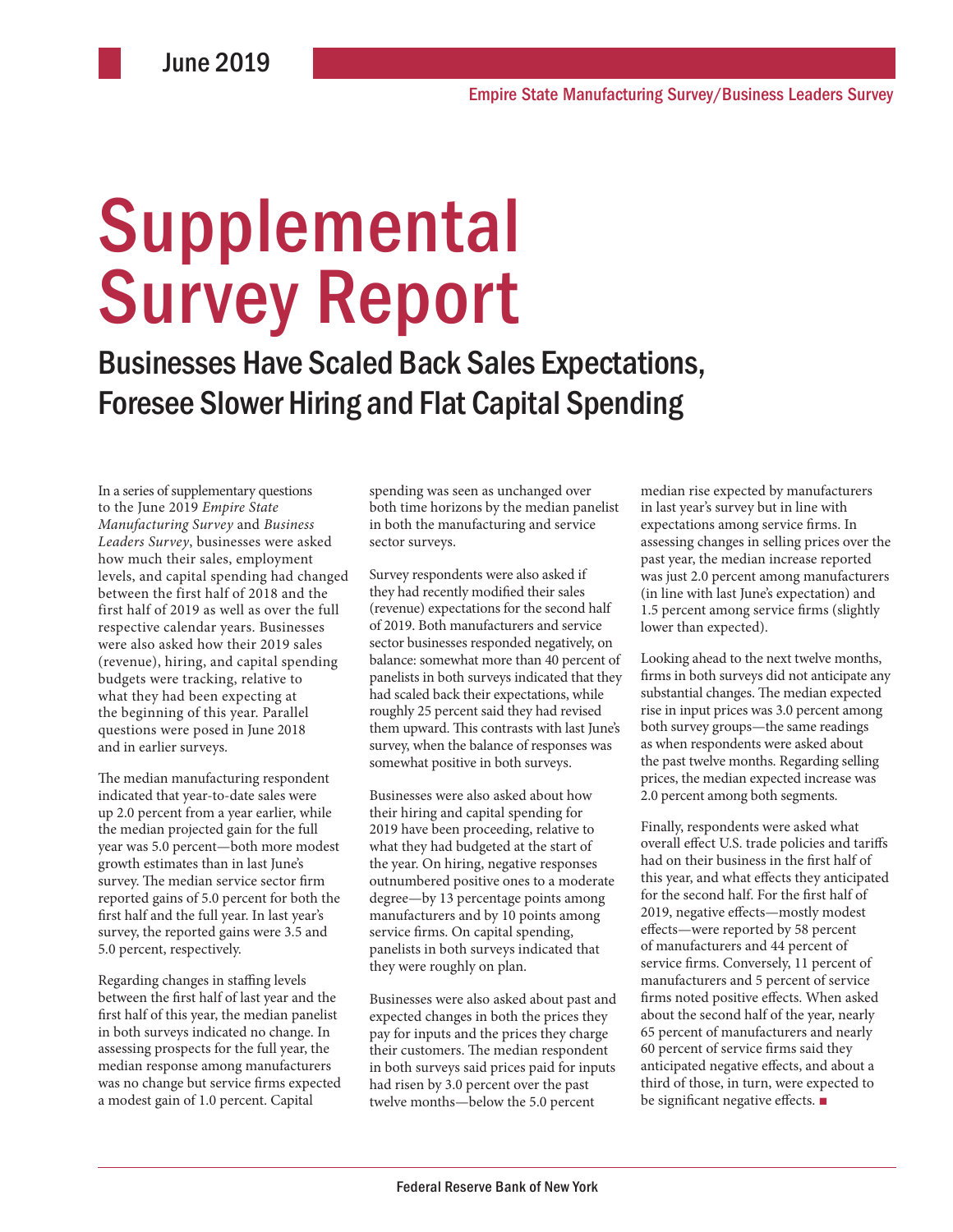### QUESTION 1

**Please estimate the percentage change in your firm's sales, number of employees, and capital spending from 2018 to 2019—both for the first half of the year and what you expect for the full year:**

|                            | <b>Empire State</b><br><b>Manufacturing Survey</b> | <b>Business Leaders</b><br>Survey | <b>Empire State</b><br><b>Manufacturing Survey</b> | <b>Business Leaders</b><br>Survey          |  |
|----------------------------|----------------------------------------------------|-----------------------------------|----------------------------------------------------|--------------------------------------------|--|
|                            | <b>June 2019</b>                                   |                                   |                                                    | <b>June 2018</b>                           |  |
|                            | Median Percentage Change from 2018 to 2019         |                                   |                                                    | Median Percentage Change from 2017 to 2018 |  |
| <b>Total sales</b>         |                                                    |                                   |                                                    |                                            |  |
| First half of year         | 2.0                                                | 5.0                               | 5.0                                                | 3.5                                        |  |
| Full year                  | 5.0                                                | 5.0                               | 6.5                                                | 5.0                                        |  |
| <b>Number of employees</b> |                                                    |                                   |                                                    |                                            |  |
| First half of year         | 0.0                                                | 0.0                               | 0.0                                                | 0.0                                        |  |
| Full year                  | 0.0                                                | 1.0                               | 2.0                                                | 3.0                                        |  |
| Capital spending           |                                                    |                                   |                                                    |                                            |  |
| First half of year         | 0.0                                                | 0.0                               | 0.0                                                | 0.0                                        |  |
| Full year                  | 0.0                                                | 0.0                               | 5.0                                                | 3.0                                        |  |

### QUESTION 2

**In the past several months, to what extent have you modified your sales (revenue) expectations for the second half of the year?**

|                         | <b>Empire State</b><br><b>Manufacturing Survey</b>   | <b>Business Leaders</b><br><b>Survey</b> | <b>Empire State</b><br><b>Manufacturing Survey</b> | <b>Business Leaders</b><br>Survey |
|-------------------------|------------------------------------------------------|------------------------------------------|----------------------------------------------------|-----------------------------------|
|                         | <b>June 2019</b><br><b>Percentage of Respondents</b> |                                          | <b>June 2018</b>                                   |                                   |
|                         |                                                      |                                          | <b>Percentage of Respondents</b>                   |                                   |
| Reduced substantially   | 5.4                                                  | 4.3                                      | 4.1                                                | 3.9                               |
| Reduced somewhat        | 36.2                                                 | 39.9                                     | 25.6                                               | 25.7                              |
| No change               | 31.5                                                 | 31.9                                     | 30.6                                               | 39.5                              |
| Increased somewhat      | 23.8                                                 | 21.5                                     | 31.4                                               | 28.3                              |
| Increased substantially | 3.1                                                  | 2.5                                      | 8.3                                                | 2.6                               |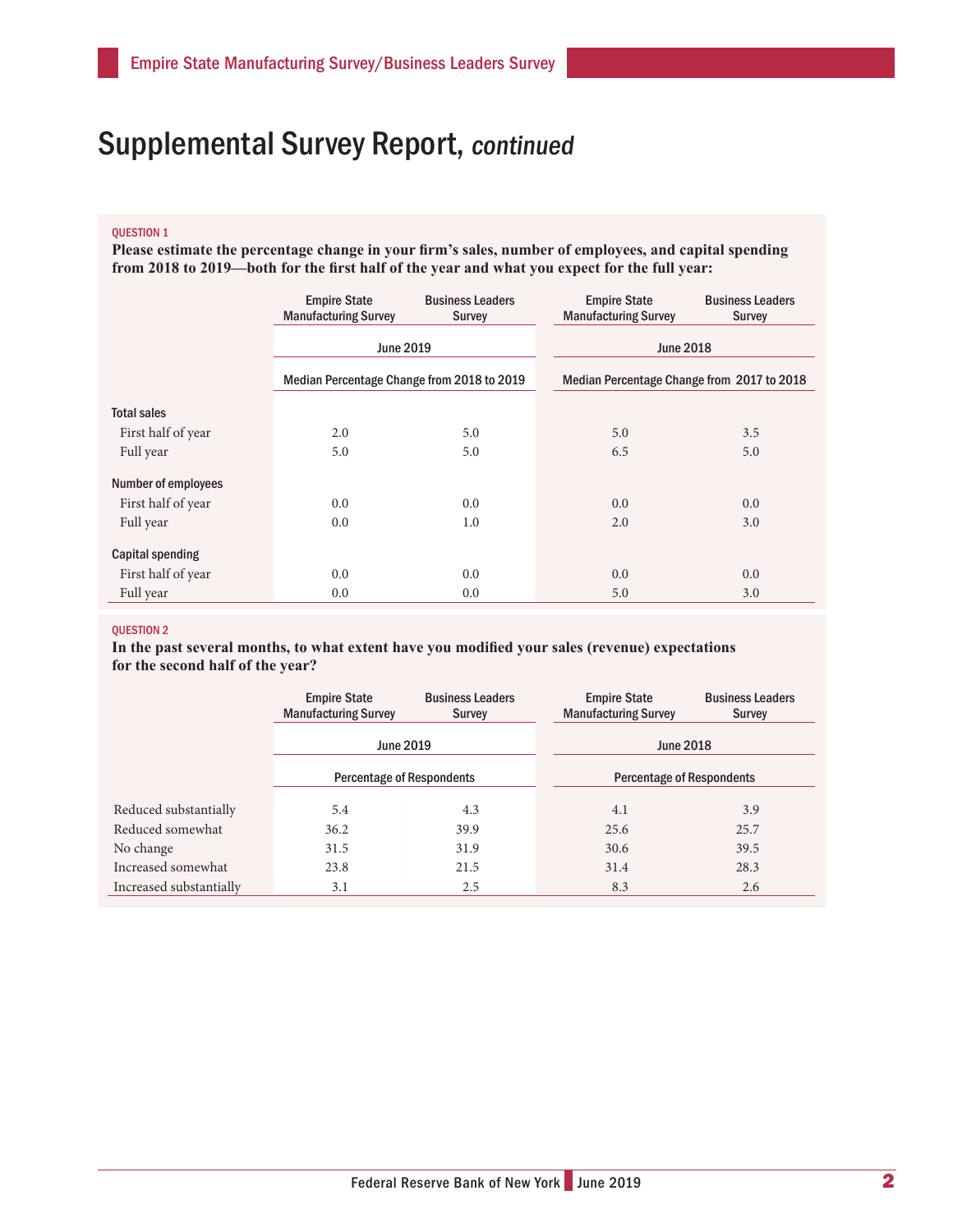### QUESTION 3

**Relative to what you were planning at the beginning of this year, how have your actual hiring and capital spending proceeded thus far this year?**

|                            | <b>Empire State</b><br><b>Manufacturing Survey</b> | <b>Business Leaders</b><br><b>Survey</b> | <b>Empire State</b><br><b>Manufacturing Survey</b> | <b>Business Leaders</b><br><b>Survey</b> |  |
|----------------------------|----------------------------------------------------|------------------------------------------|----------------------------------------------------|------------------------------------------|--|
|                            | <b>June 2019</b>                                   |                                          |                                                    |                                          |  |
|                            | <b>Actual Hiring</b>                               |                                          | <b>Actual Capital Spending</b>                     |                                          |  |
|                            | <b>Percentage of Respondents</b>                   |                                          | <b>Percentage of Respondents</b>                   |                                          |  |
| Much less than planned     | 5.4                                                | 2.4                                      | 8.6                                                | 3.2                                      |  |
| Somewhat less than planned | 17.8                                               | 18.9                                     | 13.3                                               | 13.9                                     |  |
| About as planned           | 66.7                                               | 67.1                                     | 57.8                                               | 68.4                                     |  |
| Somewhat more than planned | 8.5                                                | 11.6                                     | 15.6                                               | 13.9                                     |  |
| Much more than planned     | 1.6                                                | 0.0                                      | 4.7                                                | 0.6                                      |  |

### QUESTION 4

### **By what percentage have your input and selling prices changed over the** *past* **twelve months?**

|                                   | June 2019                                          |                                   | <b>June 2018</b>                                   |                                          |
|-----------------------------------|----------------------------------------------------|-----------------------------------|----------------------------------------------------|------------------------------------------|
|                                   | <b>Empire State</b><br><b>Manufacturing Survey</b> | <b>Business Leaders</b><br>Survey | <b>Empire State</b><br><b>Manufacturing Survey</b> | <b>Business Leaders</b><br><b>Survey</b> |
|                                   | <b>Median Percentage Change</b>                    |                                   | <b>Median Percentage Change</b>                    |                                          |
| The prices you pay (input prices) | 3.0                                                | 3.0                               | 5.0                                                | 3.0                                      |
| Your selling prices               | 2.0                                                | 1.5                               | 2.0                                                | 0.5                                      |

### QUESTION 5

**By what percentage do you expect your input and selling prices to change over the** *next* **twelve months?** 

|                                   | <b>June 2019</b>                                   |                                   | <b>June 2018</b>                                   |                                          |
|-----------------------------------|----------------------------------------------------|-----------------------------------|----------------------------------------------------|------------------------------------------|
|                                   | <b>Empire State</b><br><b>Manufacturing Survey</b> | <b>Business Leaders</b><br>Survey | <b>Empire State</b><br><b>Manufacturing Survey</b> | <b>Business Leaders</b><br><b>Survey</b> |
|                                   | <b>Median Percentage Change</b>                    |                                   | <b>Median Percentage Change</b>                    |                                          |
| The prices you pay (input prices) | 3.0                                                | 3.0                               | 5.0                                                | 3.0                                      |
| Your selling prices               | 2.0                                                | 2.0                               | 3.0                                                | 2.0                                      |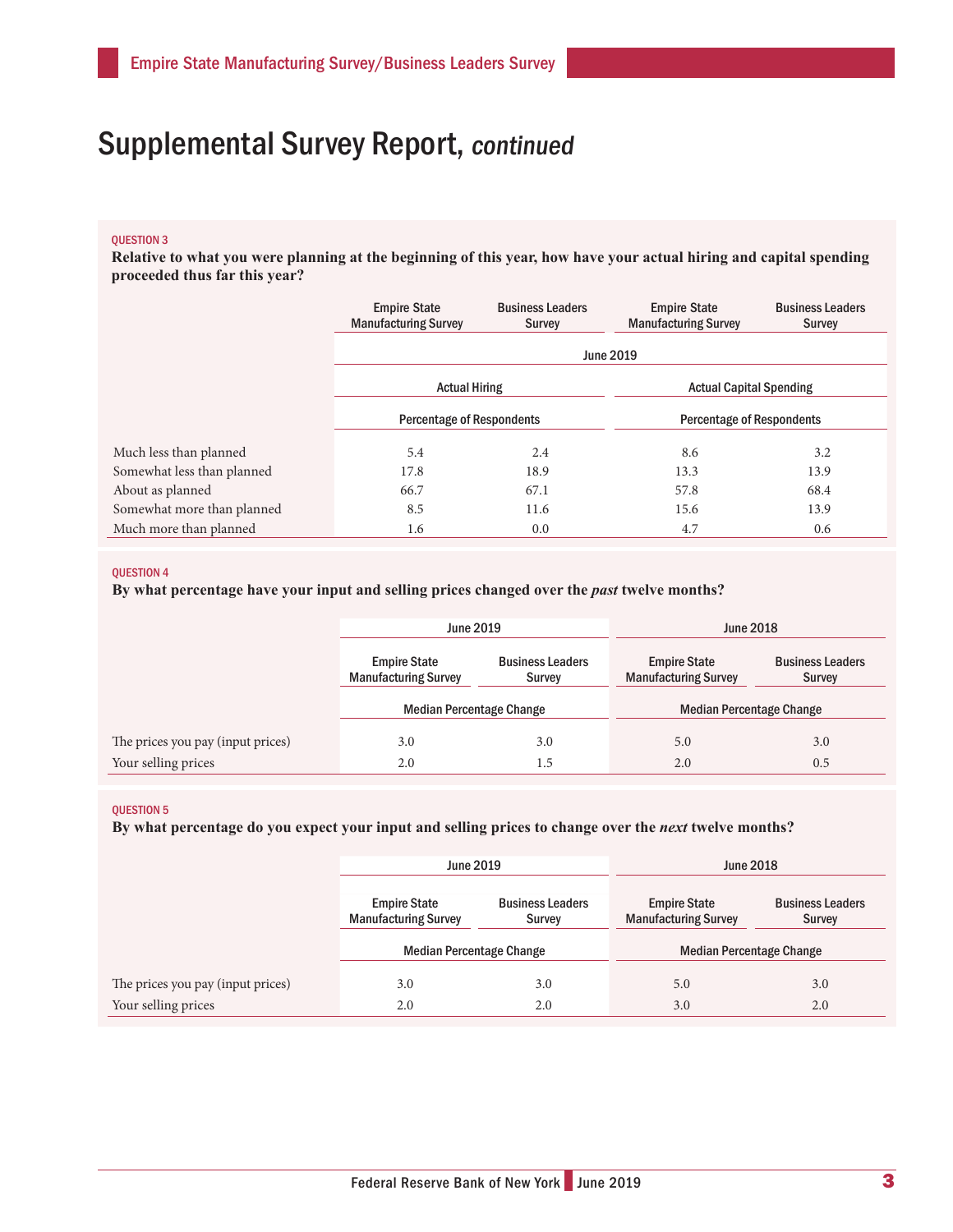### QUESTION 6

What overall effect have U.S. trade policy and tariffs had on your business in the *first half* of this year, **and what effects do you expect them to have in the** *second half***?**

|                             | <b>First Half</b>                                                                       |      | <b>Second Half</b>                                 |                                   |
|-----------------------------|-----------------------------------------------------------------------------------------|------|----------------------------------------------------|-----------------------------------|
|                             | <b>Empire State</b><br><b>Business Leaders</b><br><b>Manufacturing Survey</b><br>Survey |      | <b>Empire State</b><br><b>Manufacturing Survey</b> | <b>Business Leaders</b><br>Survey |
|                             | <b>Percentage of Respondents</b>                                                        |      | <b>Percentage of Respondents</b>                   |                                   |
|                             |                                                                                         |      |                                                    |                                   |
| Significant negative effect | 9.2                                                                                     | 8.1  | 23.8                                               | 18.4                              |
| Modest Negative Effect      | 48.5                                                                                    | 36.0 | 40.0                                               | 40.5                              |
| No Effect                   | 31.5                                                                                    | 50.9 | 23.8                                               | 33.1                              |
| Modest Positive Effect      | 8.5                                                                                     | 4.3  | 8.5                                                | 6.1                               |
| Significant Positive Effect | 2.3                                                                                     | 0.6  | 3.8                                                | 1.8                               |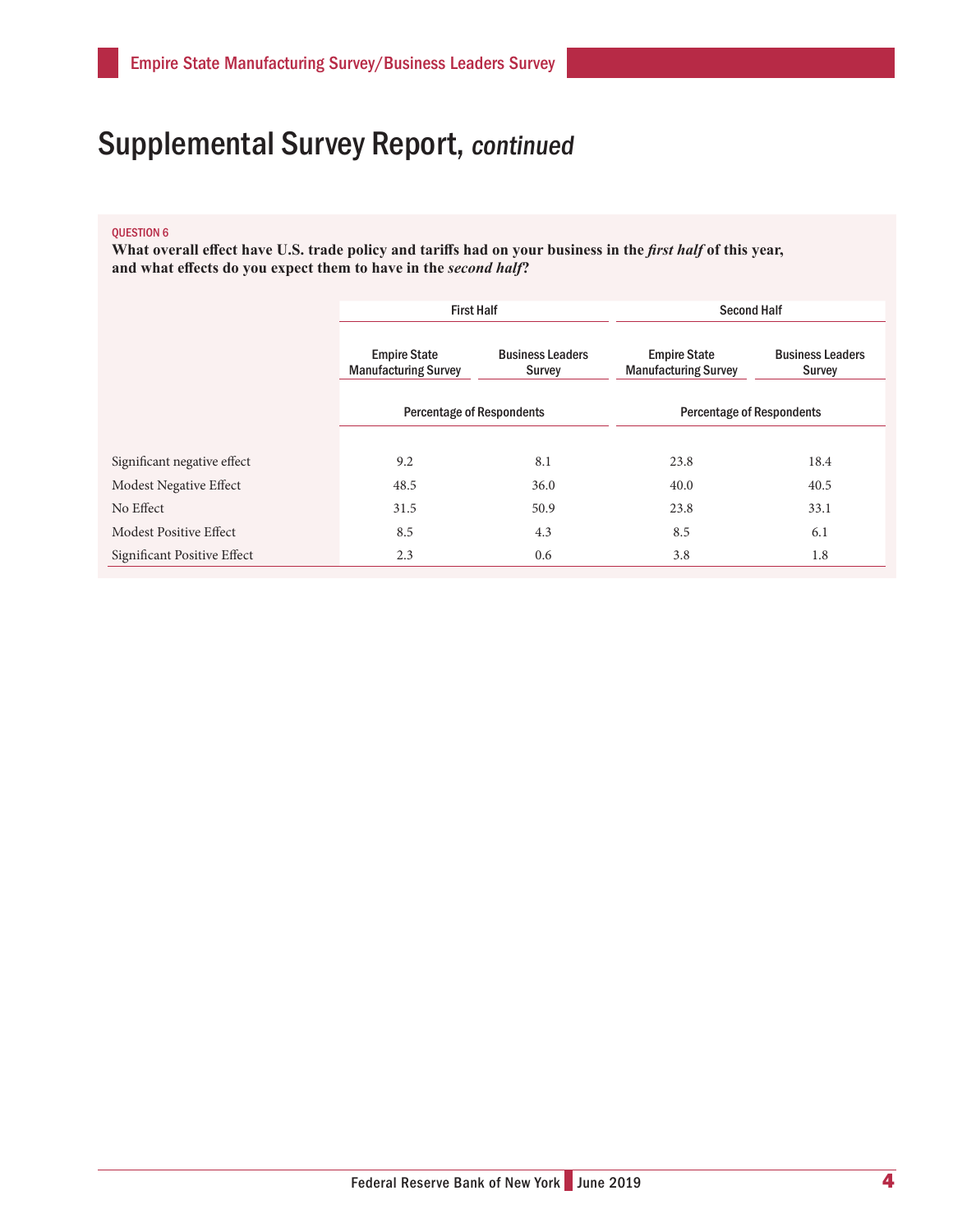### HISTORICAL OVERVIEW FOR QUESTION 1A

**Please estimate the percentage change in your firm's** *sales* **from last year to this year.**



#### HISTORICAL OVERVIEW FOR QUESTION 1B

**Please estimate the percentage change in your firm's** *employment level* **from last year to this year.** 



Notes: Manufacturers reported no change in their sales in July 2016; they reported no change in their employment level in June 2019, June 2017, July 2016, July 2015, June 2014, August 2013, and July 2010. Service sector firms reported no change in their employment level in July 2016, July 2015, August 2013, July 2012, July 2011, and July 2009.